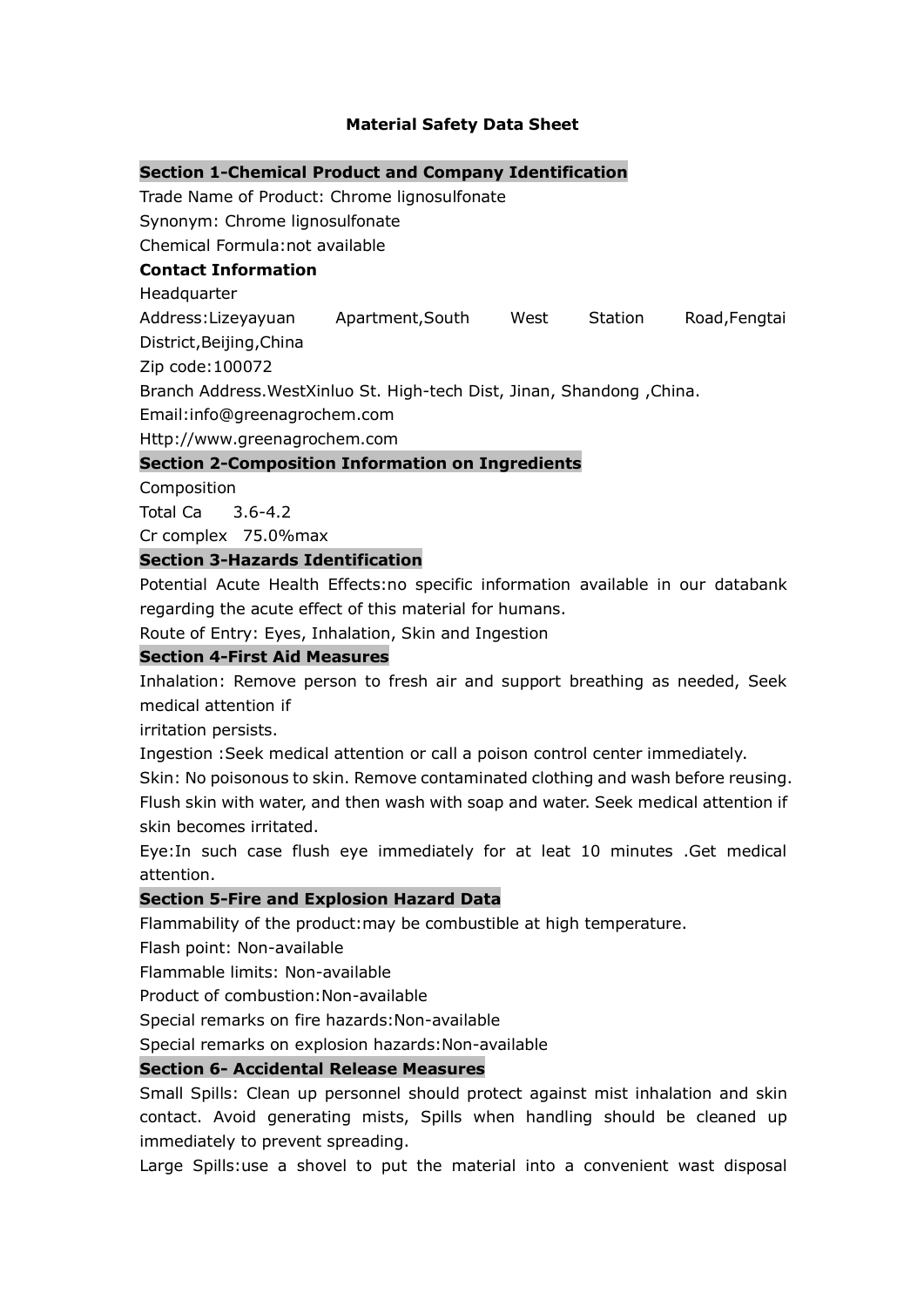container.Finish cleaning by spreading water on the contaminated surface and allow to evaluate through the sanitary system.

### **Section 7- Precautions for Safe Handling and Use**

Precautions to be taken in handling and storing: Store in cool, dry areas away from children, feed and food products and sources of heat, Immediately clean up spills that occur during handling or storage.

Protect from freezing keep containers closed when not in use.

# **Section 8-Exposure Controls /Personal Protection**

### **Occupational Exposure Limits:**

No value assigned for this specific material by the New Zealand Occupational Safety and Health Service (OSH). However, Workplace Exposure Standard(s) for particulates:Particulates not otherwise classified: 8hr WES-TWA 10 mg/m3 (inhalable dust) or 3 mg/m3 (respirable dust)As published by the New Zealand Occupational Safety and Health Service (OSH).

WES - TWA (Workplace Exposure Standard - Time Weighted Average) - The eight-hour, time-weighted average exposure standard is designed to protect the worker from the effects of long-term exposure.These Exposure Standards are guides to be used in the control of

occupational health hazards. All atmospheric contamination should be kept to as low a level as is workable. These exposure standards should not be used as fine dividing lines between safe and dangerous concentrations of chemicals. They are not a measure of relative toxicity.

#### **Engineering controls:**

Ensure ventilation is adequate to maintain air concentrations below Exposure Standards. Avoid generating and breathing in dusts. Use with local exhaust ventilation or while wearing dust mask. Keep containers closed when not in use.

# **Personal Protective Equipment:**

The selection of PPE is dependant on a detailed risk assessment. The risk assessment should consider the work situation,the physical form of the chemical, the handling methods, and environmental factors.Orica Personal Protection Guide No. 1, 1998: E - OVERALLS, SAFETY SHOES, SAFETY GLASSES, GLOVES,

DUSTMASK. Wear overalls, safety glasses and impervious gloves. Avoid generating and inhaling dusts. If excessive dust exists, wear dust mask/respirator meeting the requirements of AS/NZS 1715 and AS/NZS 1716. Always wash hands before smoking,eating, drinking or using the toilet. Wash contaminated clothing and other protective equipment before storage or re-use.

#### **Section 9-Physical/Chenmical Characteristics**

Physical state and appearance :Powder solid Order:slight Molecular weight:Not available Color: Brown Boiling point:Not available Melting point:Not available Critical temperature:Not available